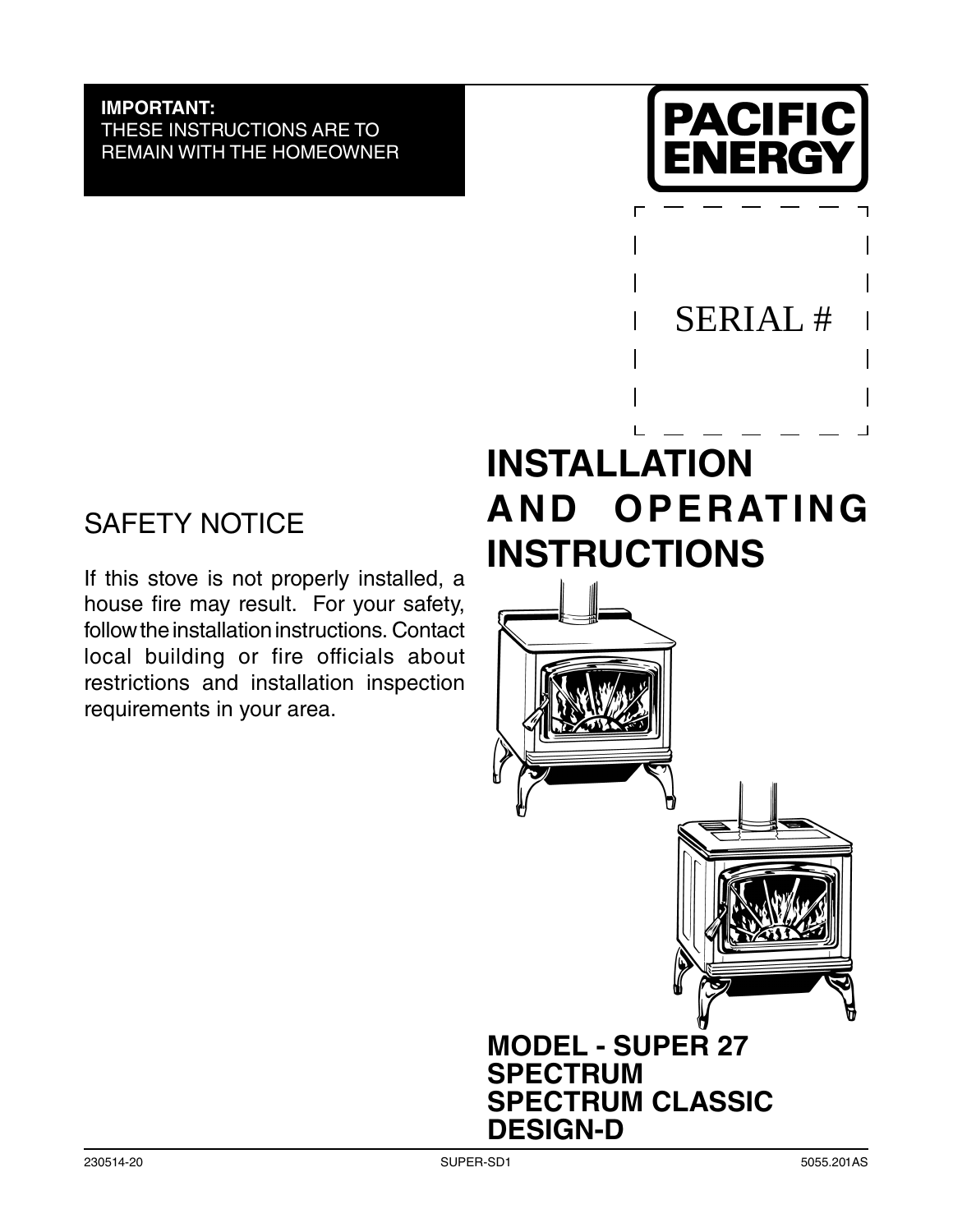## **Contents**

### **PLEASE SAVE THESE INSTRUCTIONS**

### NOTE: WE STRONGLY RECOMMEND THAT SMOKE DETECTORS BE INSTALLED.

If smoke detectors have been previously installed, you may notice that they are operating more frequently. This may<br>be due to curing of stove paint or fumes caused by accidentally leaving the fire door open. Do not disconn detectors. If necessary, relocate them to reduce their sensitivity.

### SAFETY NOTICE: If this stove is not properly installed, a house fire may result. For your safety, follow the installation instructions. Contact local building or fire officials about restrictions and installation inspectio requirements in you area.

Please read this entire manual before you install and use your new room heater. Failure to follow instructions may result in property damage, bodily injury, or even death.

 $\overline{2}$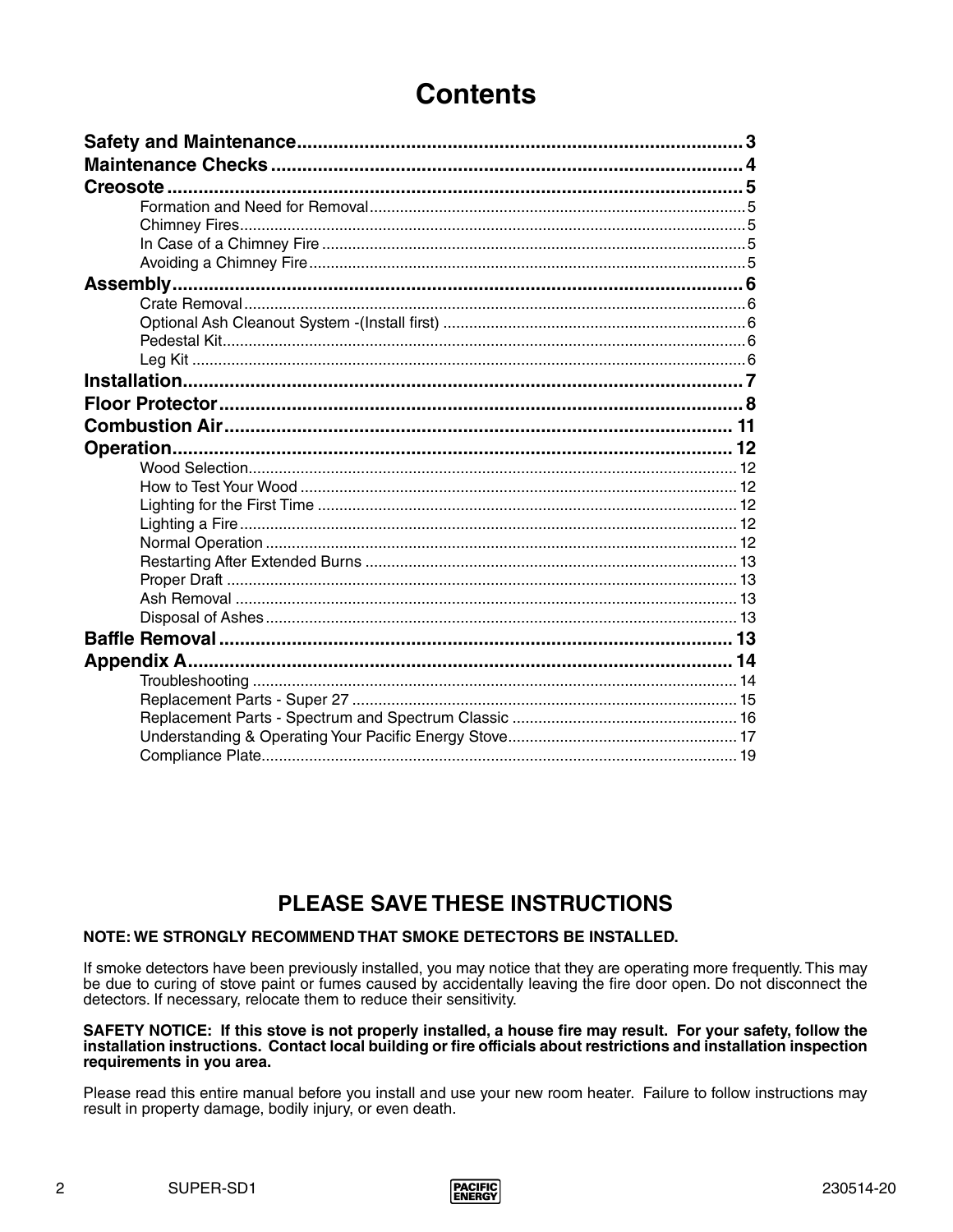# Safety and **Maintenance**

1. Burn wood only, dry and well seasoned. The denser or heavier the wood when dry, the greater its heat value. This is why hardwoods are generally preferred. Green or wet wood will cause a rapid buildup of creosote. If you feel it is necessary to burn wet or unseasoned wood, do so only with the air inlet set open enough to maintain a good strong fire and fairly high chimney temperatures. Do not attempt to burn overnight using green wood or wet wood. Wet wood can cause up to 25% drop in heater output, as well as contributing significantly to creosote buildup.

**WARNING: Never use chemicals or any other**  volatile liquid to start a fire. Do not burn garbage, **or fl ammable fl uids such as gasoline, naptha, or engine oil. We strongly recommend that smoke detectors be installed.**

- 2. Remove ashes frequently. Embers can roll out the door and create a fire hazard. Maintain a 1" minimum ash base.
- 3. If glass becomes darkened through slow burning or poor wood, it can readily be cleaned with fireplace glass cleaner when stove is cold. Never scrape with an object that might scratch the glass. The type and amount of deposit on the glass is a good indication of the flue pipe and chimney buildup. A light brown dusty deposit that is easily wiped off usually indicates good combustion and dry, well-seasoned wood and therefore relatively clean pipes and chimney. On the other hand, a black greasy deposit that is difficult to remove is a result of wet and green wood and too slow a burning rate. This heavy deposit is building up at least as quickly in the chimney.

### **WARNING: ONLY USE MATERIALS SUPPLIED BY MANUFACTURER WHEN DOING MAINTENANCE OR REPLACEMENTS.**

- 4. DOOR GASKETS The gasket used by Pacific Energy (22mm medium density fiberglass rope) requires only light pressure to seal. This will prolong seal life. It is important that the door seal be maintained in good condition. Periodically inspect seals and replace if necessary. Follow instructions included in the DR31. WDGKIT kit obtainable from your nearest Pacific Energy dealer.
- 5. DOOR GLASS Do not slam loading door or otherwise impact glass. When closing door, make sure that no logs protrude to impact the glass. If the glass gets cracked or broken, **it must be replaced before using the stove.** Replacement glass can be obtained from your dealer. Use 224mm x 387mm x 5 mm. Ceramic glass only. **Do not substitute with any other type.** To remove broken glass, undo the four retaining screws and remove clamps and frame, noting position for reassembly. Remove all particles of glass . Be careful as they are very sharp. Install new glass complete with gasket. Replace frame, clamps and screws.

### **CAUTION:**

- do not overtighten, tighten screws very carefully
- do not clean glass when hot
- do not use abrasive cleaners on glass
- 6. Do not store wood within heater installation clearances, or within the space required for fuel loading and ash removal. Keep the area around the heater clean and free of loose combustibles, furniture, newspapers, etc.
- 7. If gold door requires cleaning, use mild soap and water only. **Use of abrasive cleaners will void warranty.**
- 8. Establish a routine for the fuel, woodburning and firing technique. Check daily for creosote buildup until experience shows how often you need to clean to be safe.
- 9. Be aware that the hotter the fire, the less creosote is deposited. Weekly cleaning may be necessary in mild weather, even though monthly cleaning is usually enough in the coldest months when burning rates are higher.
- 10. Instruct all members of your family on the safe operation of the heater. Ensure they have enough knowledge of the entire system if they are expected to operate it. Stress the section on chimney fires and the importance of following the steps outlined "In Case of Chimney Fire".

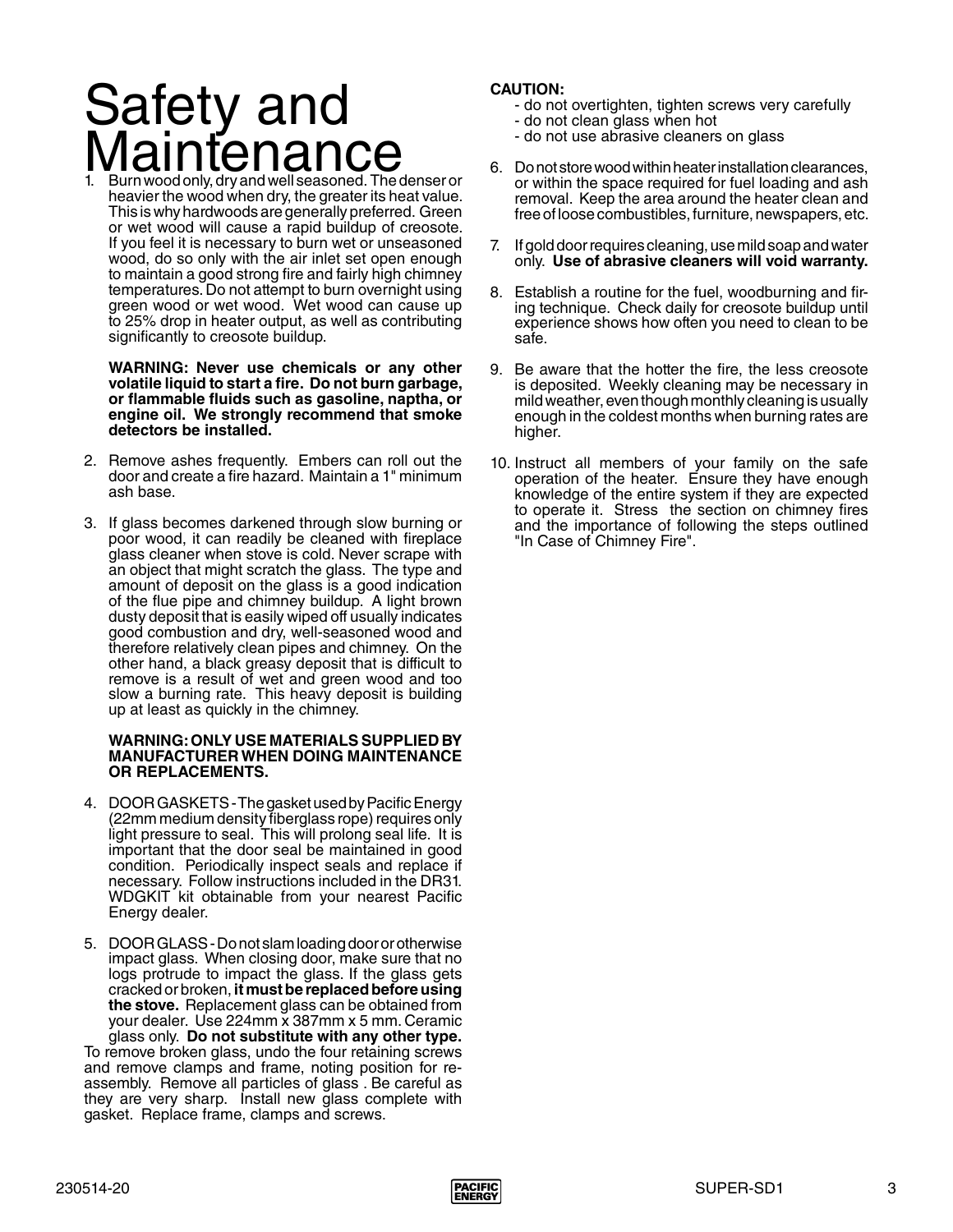# Maintenance Checks

Check the following parts for damage such as cracks, excessive corrosion, burned out sections and excessive warping: (See website for descriptions and more detail)

## **Weekly:**

- Firebrick Visual, for cracking.
- Door Gasket sagging, placement, damage.

### **Monthly**

- Brick rail tabs and brick rails.
- Air riser tube in the back of the firebox.
- Back side of airwash chamber.
- Baffle locking pin.
- Boost tube cover.

### **When Cleaning the Chimney System:**

- Top baffle board/blanket.
- Baffle.
- Top heat shield and mounting bolt.
- Baffle Gasket.
- Brick Rails.
- Manifold.

### **Blower:**

- The blower should be cleaned out a minimum every six months by using a vacumn on the grill openings in the back and bottom of the blower casing to remove any dust and debris.

- Some warping of the baffle is normal(up to .65cm).
- Replace if the baffle has permanent warping greater than this or has cracking or breakage.

- Please contact your Dealer if you experience any of the damage listed above. Continuing to operate your stove with broken parts may accelerate damage to other parts and may void your warranty

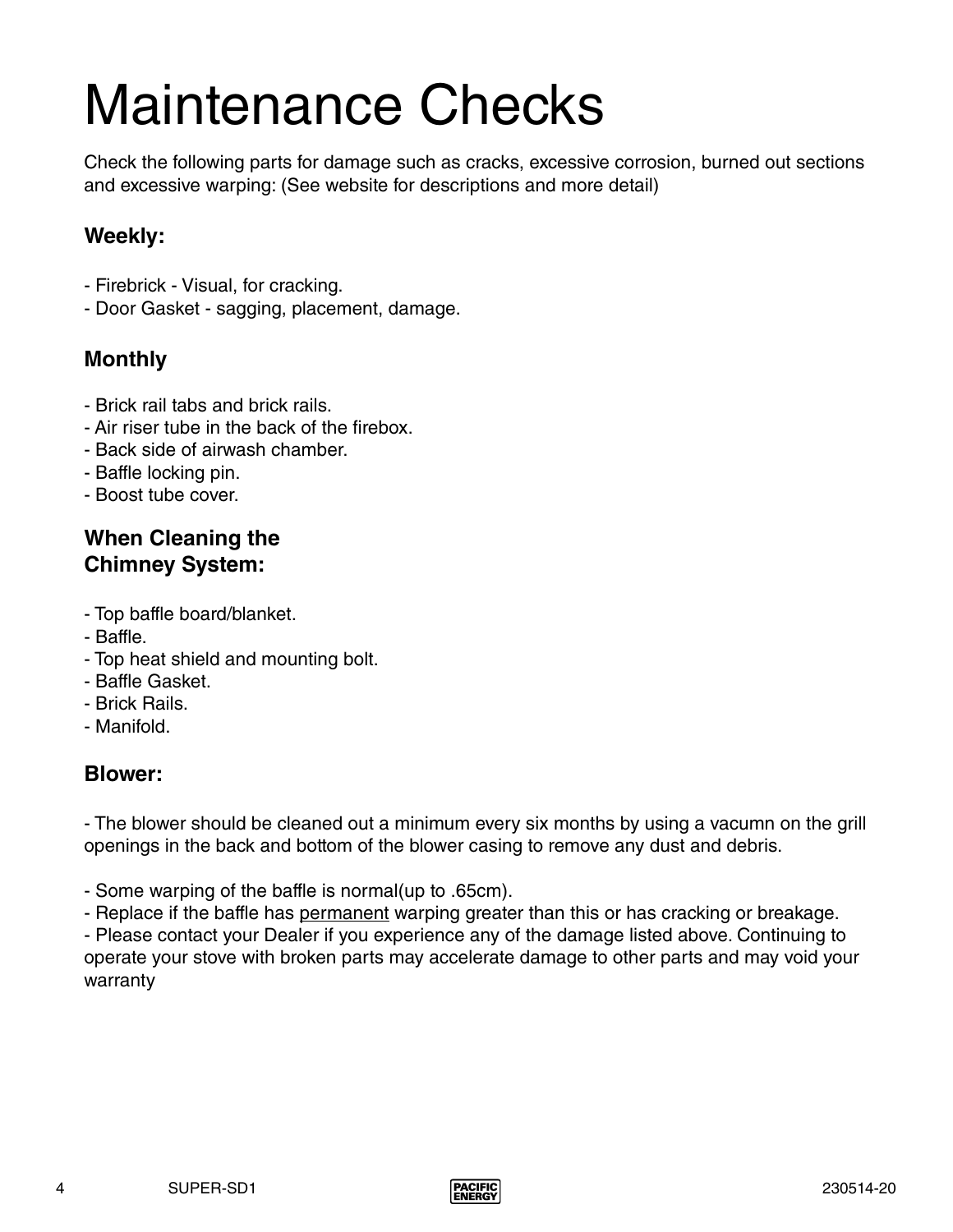# Creosote **Formation and Need for Removal**

When wood is burned slowly, it produces tar and other organic vapours, which combine with expelled moisture to form creosote. The creosote vapours condense in the relatively cool chimney flue of a slow burning fire. As a result, creosote residue accumulates on the flue lining. When ignited, this creosote makes an extremely hot fire. The chimney connector and chimney should be inspected periodically (at least once every two months) during the heating season to determine if a creosote buildup has occurred. If creosote has accumulated (3 mm. or more), it should be removed to reduce the risk of a chimney fire.

- 1. Highest smoke densities occur when a large amount of wood is added to a bed of hot coals and the air inlet is closed. The heated wood generates smoke, but without ample air, the smoke cannot burn. Smoke-free, clean burning requires small fuel loads, two or three logs at a time or 1/4 to 1/2 of fuel load and leaving the air inlet relatively wide open, especially during the first 10 to 30 minutes after each loading, when most of the smoke generating reactions are occurring. After 30 minutes or so, the air inlet can be turned down substantially without excessive smoke generation. Wood coals create very little creosote-producing smoke.
- 2. The cooler the surface over which the wood smoke is passing, the more creosote will be condensed. Wet or green wood contributes significantly to creosote formation as the excess moisture that is boiled off cools the fire, making it difficult for the tars and gases to ignite, thus creating dense smoke and poor combustion. This moisture-laden smoke cools the chimney, compounding the problem by offering the smoke the ideal place to condense.

 In summary, a certain amount of creosote is inevitable and must be lived with. Regular inspection and cleaning is the solution. The use of dry, seasoned wood and ample combustion air will help to minimize the buildup.

## **Chimney Fires**

The result of excessive creosote buildup is a chimney fire. Chimney fires are dangerous. Chimney inside temperatures can exceed 1100°C. This causes much higher than normal temperatures in the chimney and on its exterior surfaces. Thus ignition of nearby or touching combustible material is more likely during a chimney fire. Proper clearances are critical during such a fire.

Chimney fires are easy to detect; they usually involve one or more of the following:

 -Flames and sparks shooting out of the top of the chimney

-A roaring sound

-Vibration of the chimney

## **In Case of a Chimney Fire**

- 1. Prepare to evacuate to ensure everyone's safety. Have a well understood plan of action for evacuation. Have a place outside where everyone is to meet.
- 2. Close air inlet on stove.
- 3. Call local fire department. Have a fire extinguisher handy. Contact your local municipal or provincial fire authority for further information on how to handle a chimney fire. It is most important that you have a clearly understood plan on how to handle a chimney fire.
- 4. After the chimney fire is out, the chimney must be cleaned and checked for stress and cracks before starting another fire. Also check combustibles around the chimney and the roof.

- The services of a competent or certified installer are strongly recommended.

### **Avoiding a Chimney Fire**

There are two ways to avoid chimney fires:

- 1. Do not let creosote build up to a point where a big chimney fire is possible.
- 2. Do not have fires in the heater that may ignite chimney fires. These are hot fires, such as when burning household trash, cardboard, Christmas tree limbs, or even ordinary fuel wood; (e.g.. with a full load on a hot bed of coals and with the air inlet excessively open.)

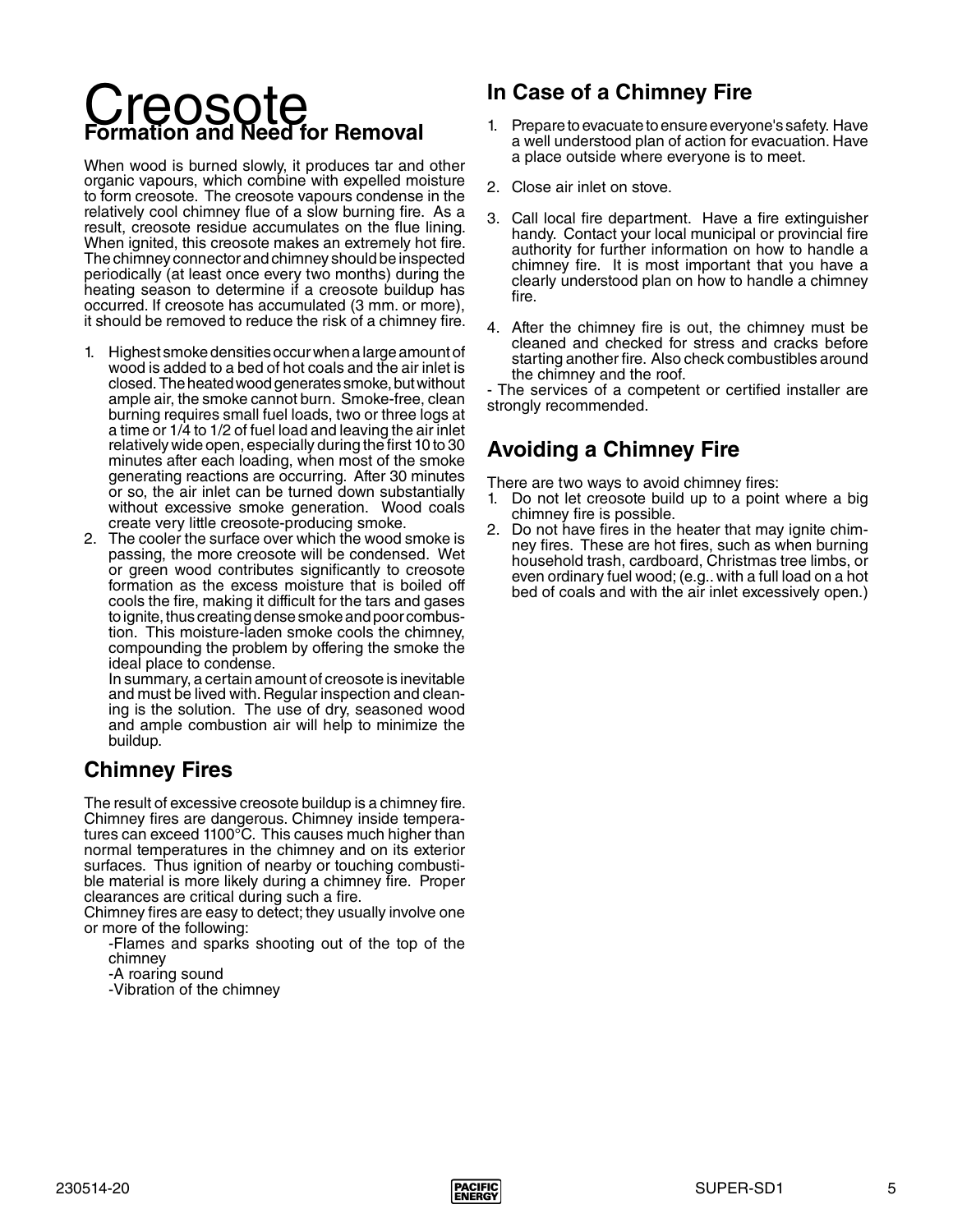







## **- Super 27 only -Crate Removal**

- 1) Carefully remove wood top and supports.
- 2) Remove plastic cover.<br>3) Using a 7/16" wrench.
- Using a 7/16" wrench, remove lag bolts that secure stove body to bottom pallet.
- 4) Place stove body carefully on its back.
- 5) Using two 3/4" wrench, remove 1" x 1/2" bolts and save for later use.
- 6) Remove pallet retaining brackets from stove bottom.

### **Optional Ash Cleanout System -(Install fi rst)**

- 1) With stove body laying on its back, remove the ash system hole cover and gasket located under the stove. Discard cover plate and gasket.
- 2) Inside the stove, remove the two bolts for the ash dump from the firebox bottom and insert into the brick retainer with the flanges on the the brick retainer pointed away from the threads on the bolts.
- 3) Replace bolts with brick retainer in the firebox bottom.<br>4) Place new gasket provided over existing bolts.
- 4) Place new gasket provided over existing bolts.<br>5) Install ash dump system over gasket and secur
- Install ash dump system over gasket and secure with two nuts previously removed.

### **Pedestal Kit**

- 1) With the unit on its back and the removable cover facing up, align the pedestal mounting holes with the holes on the stove.\
- Secure in place with 1" x 1/2" bolts previously removed.
- 3) Carefully place the unit in the upright position.

### **Leg Kit**

- 1) With the unit on its back, align the ash drawer enclosure mounting holes (removable cover facing up) with the holes on the stove.
- 2) Position the legs over top of the same holes on the stove.
- Secure in place with 1" x 1/2" bolts previously removed.
- 3) Carefully place the unit in the upright position.



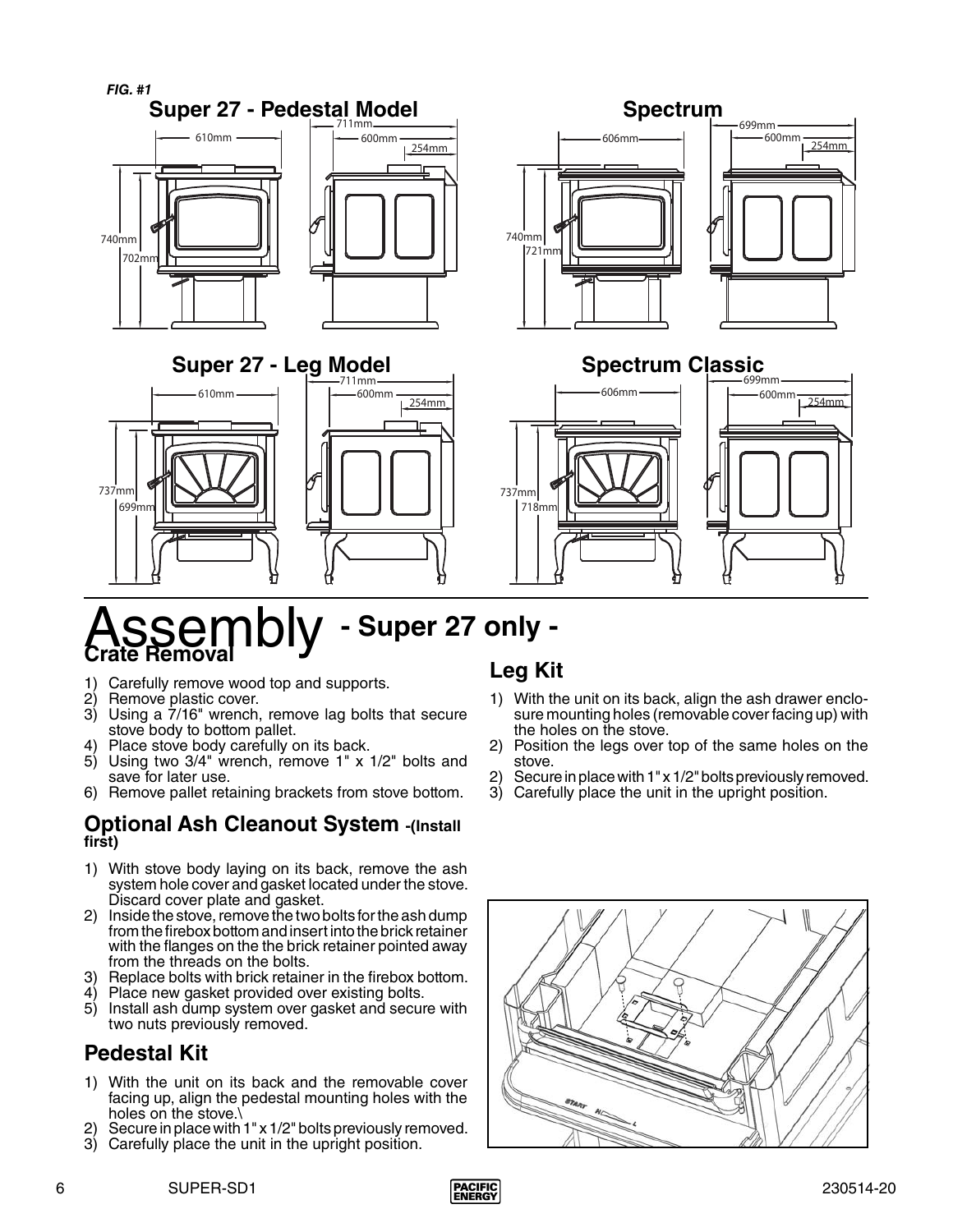# Installation

### **Warning:**

Under no circumstances is this heater to be installed in a makeshift or "temporary" manner. It may be fired only after the stove is installed properly.

DO NOT ATTEMPT TO CONNECT THIS HEATER TO ANY AIR DISTRIBUTION DUCT.

Outside combustion air or fresh air into the room may be required in your area, consult local building codes (see Combustion Air section).

**WARNING: THE APPLIANCE AND FLUE-SYSTEM SHALL BE INSTALLED IN ACCORDANCE WITH AS/NZS 2918 AND THE APPROPRIATE REQUIRMENTS OF THE RLEVANT BUILD-ING CODE OR CODES**

**WARNING: APPLIANCES INSTALLED IN ACCORDANCE WITH THIS STANDARD SHALL COMPLY WITH THE RE-QUIREMENTS OF AS/NZS 4013 WHERE REQUIRED BY THE REGULATORY AUTHORITY, I.E. THE APPLIANCE SHALL BE IDENTIFIABLE BY A COMPLIANCE PLATE WITH THE MARKING 'TESTED TO AS/NZS 4013'.**

**ANY MODIFICATION OF THE APPLIANCE THAT HAS NOT BEEN APPROVED IN WRITING BY THE TESTING AUTHOR-ITY IS CONSIDERED TO BE IN BREACH OF THE APPROVAL GRANTED FOR COMPLIANCE WITH AS/NZS 4013.**

CAUTION: MIXING OF APPLIANCE OR LFUE-SYSTEM COM-PONENTS FROM DIFFERENT SOURCES OR MODIFYING THE DIMENSIONAL SPECIFICATION OF COMPONENTS MAY RESULT IN HAZARDOUS CONDITIONS. WHERE SUCH ACTION IS CONSIDERED, THE MANUFACTURER SHOULD BE CONSULTED IN THE FIRST INSTANCE.

CAUTION: CRACKED OR BROKEN COMPONENTS, e.g. GLASS PANELS OR CERAMIC TILES, MAY RENDER THE INSTALLATION UNSAFE.

**WARNING: ANY MODIFICATION OF THE APPLIANCE THAT HAS NOT BEEN APPROVED IN WRITING BY THE TESTING AUTHORITY IS CONSUDERED AS BREACHING AS/NZS 4013.**

CAUTION: THIS APPLIANCE SHOULD NOT BE OPERATED WITH A CRACKED GLASS.

CAUTION: THIS APPLIANCE SHOULD BE MAINTAINED AND OPERATED AT ALL TIMES IN ACCORDANCE WITH THESE INSTRUCTIONS.

CAUTION: THE USE OF SOME TYPES OF PRESEVATIVE-TREATED WOOD AS A FUEL CAN BE HAZARDOUS.

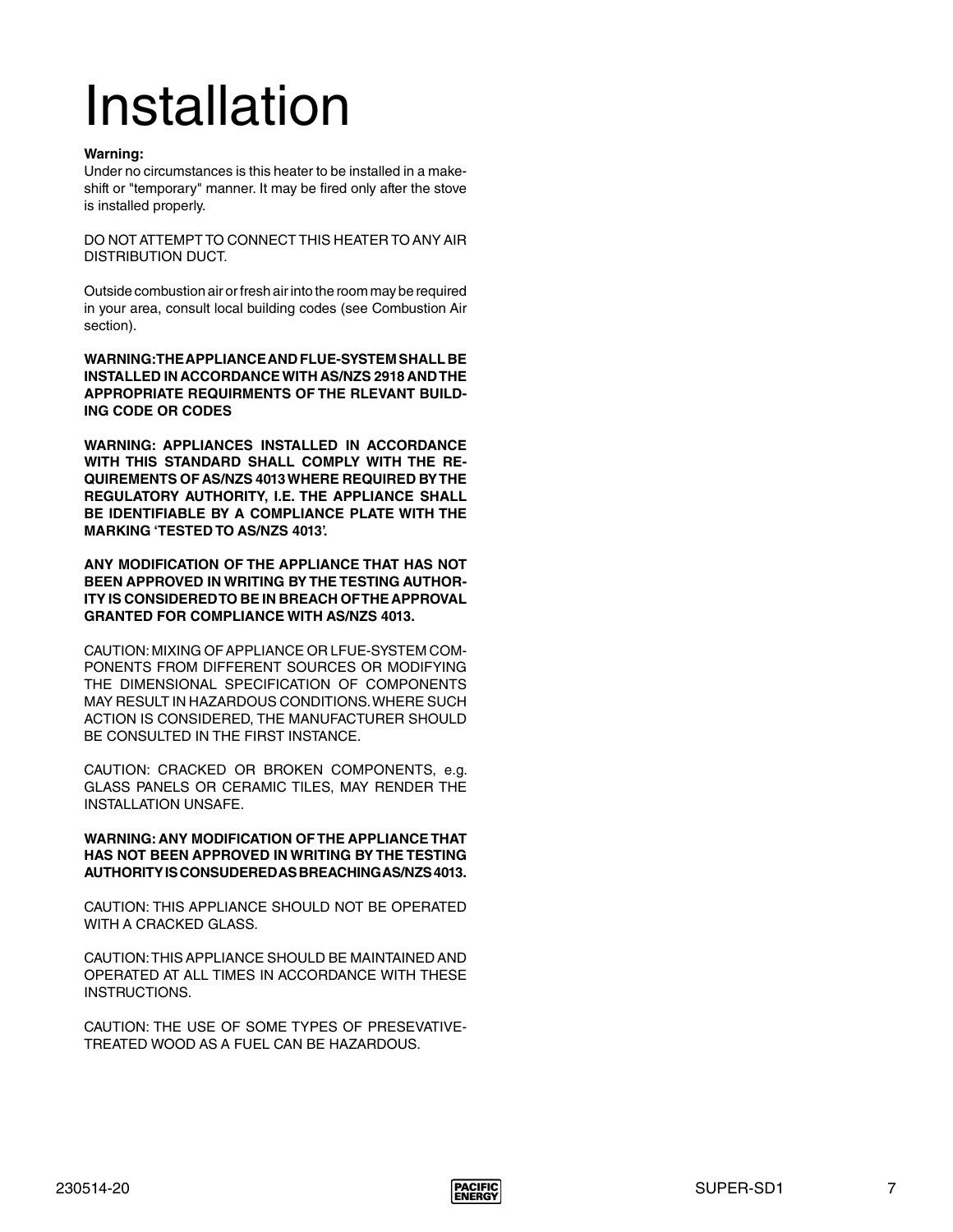## *FIG. #2* **Minimum Clearance to Combustibles**

**Single Wall Connector**





### **Single Wall Connector with Shield**





# Floor Protector **FIG. #3**

The stove may be installed on a combustible floor provided ember protection made from a 6mm thick non-combustible material with a thermal conductivity value of .4w/m degree K.

This protection must extend as follows:

(300 mm) on the firing side and 200mm both sides of the door opening. See Figure #2.



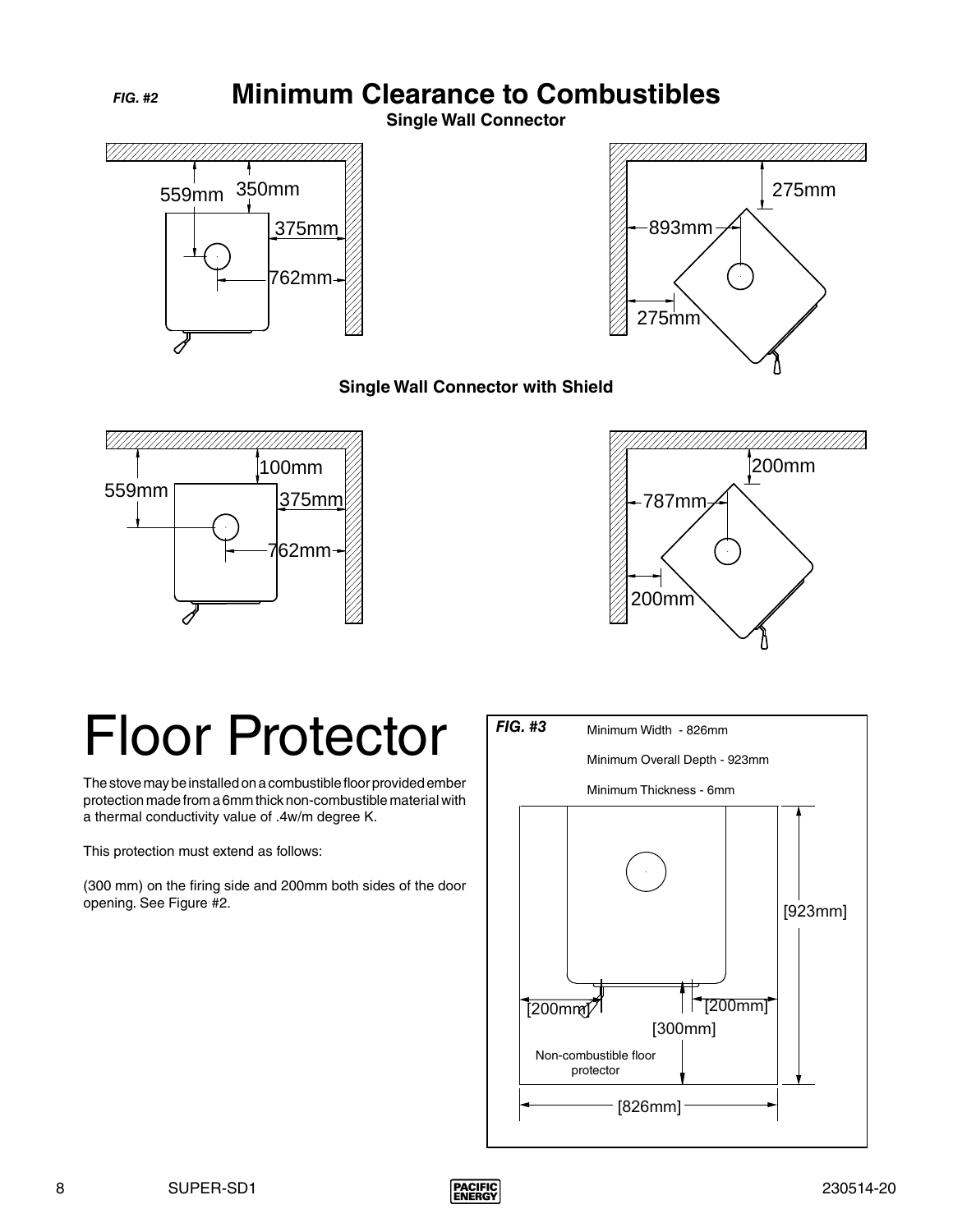### **Chimney and Connector**

### **WARNING: INSTALL CHIMNEY AND ALL COMPONENTS OF CHIMNEY SYSTEM ACCORDING TO CHIMNEY MANUFACTURER'S INSTRUCTIONS.**

Connect to a listed chimney complying with the requirements of AS/NZS2918/2001 and a chimney suitable for use with solid fuel that is lined and in good condition and meets local building codes. The chimney flue size should be the same as the stove outlet for optimal performance. Reducing or increasing the flue size may adversely affect stove performance. Chimney flue exit is to be minimum 1000mm above roof and 600mm above highest projection within 3000mm. The installation must meet all local codes. Do not connect this unit to a chimney flue serving another appliance. Minimum system height is 4600mm (measured from base of appliance).



### **Installation Procedure**

- 1. Install all components to the chimney manufacturer's installation requirements. (Outside combustion air may be required, consult local building codes. See Combustion Air section on page 11.)
- 2. Installed with the crimped or male ends pointing down. This will carry any liquid creosote or condensation back into the stove.
- 3. If a roof or ceiling support is used in the installation, you will find the chimney manufacturer's complete instructions packed with the roof support.
- 4. To start installing smoke pipe (chimney connector), slip crimped edge of the pipe inside the stove collar. Use holes provided in collar to secure pipe with three screws.
- 5. Install the remaining lengths of pipe, one on top of the other, to the finished height of the chimney connector and secure to each other.

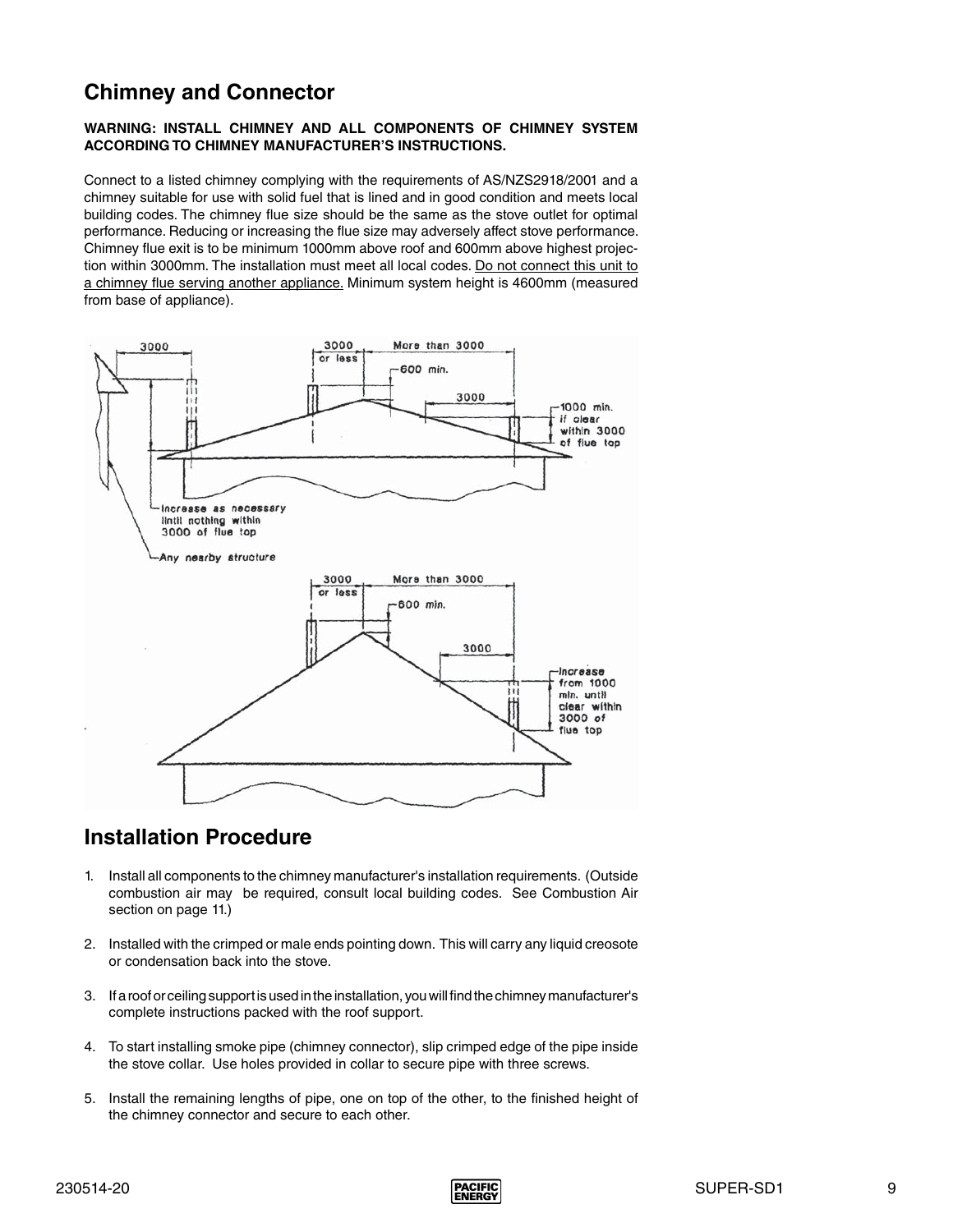

## Super 27, Spectrum, Spectrum Classic, and Fusion Firebrick Installation Instructions

This package contains 18 full-size firebricks, as well as 3 various cut-size bricks. If your heater came with an ash cleanout system, or an optional one is being installed, discard the extra full brick.

With the heater in the upright position, install firebricks as follows:

- Place firebricks on the bottom of the heater first. Total of 6 full-size then either "A, B & C" as shown below, if you are installing the optional ash cleanout system or 1 full brick in place of "A & B" if you are not installing the ash cleanout system.

- Next, install the side firebricks, 4 full-size each side.

- Lastly, install 3 full-size firebricks against the rear wall.



### **ITEM/ ARTICLE DIMENSIONS PART NUMBER/ NUMÉRO DE PIÈCE**

- A (39 mm x 115 mm x 32 mm) 248.0
- B (77 mm x 115 mm x 32 mm) 247.0
- C (102 mm x 115 mm x 32 mm) 246.0
- D (184 mm x 115 mm x 32 mm) 245.0
- E (230 mm x 115 mm x 32 mm) 5096.99
- 

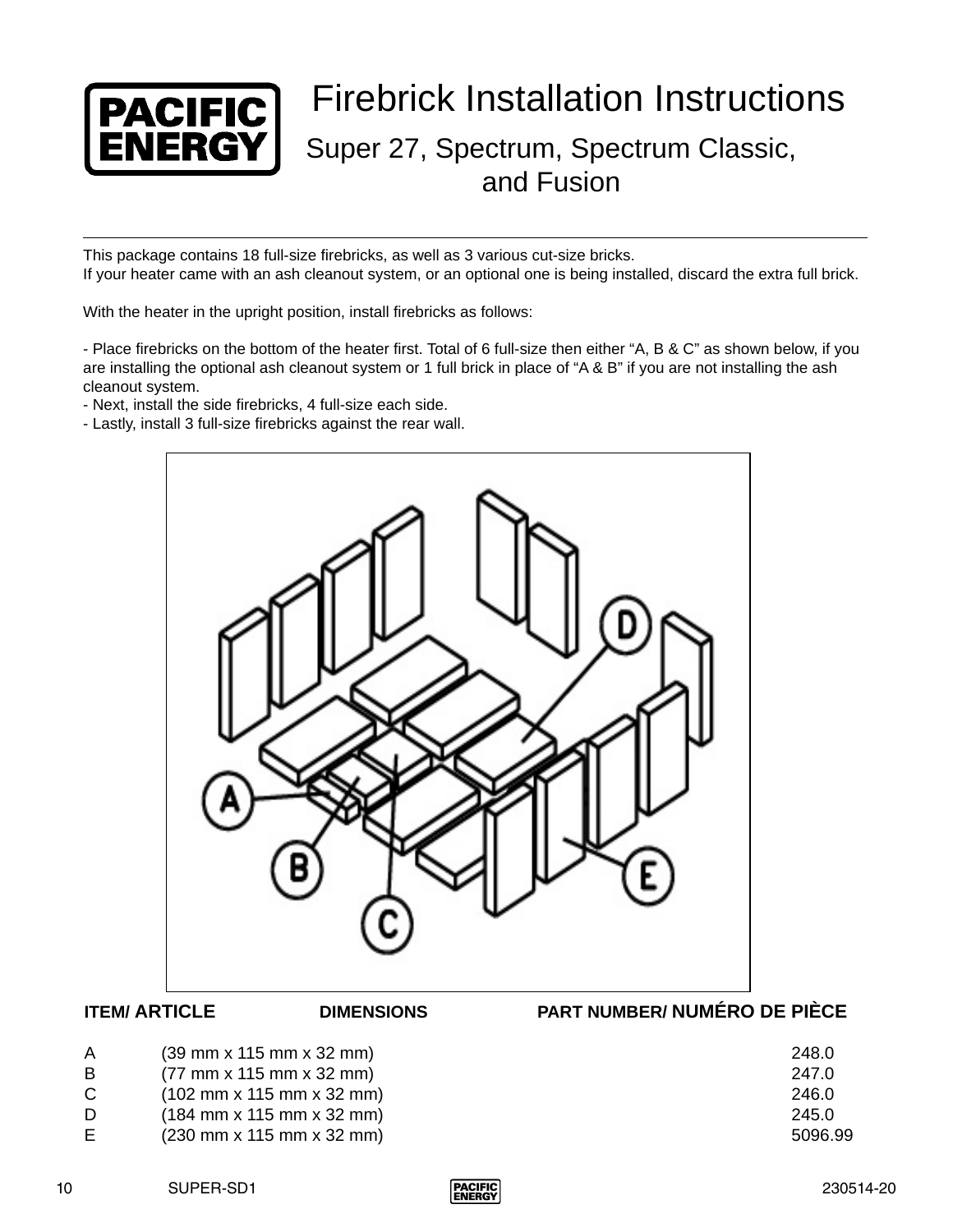# Combustion Air

Intake or combustion air can be supplied to the stove in one of two ways. Consult your local building code or Installation Code for Solid-Fuel-Burning Appliances and Equipment before proceeding.

1. **Outside air supply** - (Necessary for mobile home installation, optional for residential installation.) Outside air may be drawn from either underneath the stove or from behind.

To draw outside air through the floor, leave the 100mmknockout or cover plate in place in the rear of the pedestal or leg kit ash box enclosure.

 **Pedestal Model:** Cut or drill a 100mm diameter hole in the floor anywhere inside the perimeter of the pedestal. Cover the hole with a 100mm x 100mm rodent screen and staple/nail in place.

 **Leg Model:** Cut or drill a 100mm diameter hole directly below the bottom hole of the ash box enclosure. Connect enclosure to the floor with a short 100mmdiameter pipe. If you wish to connect the outside air to the rear hole on the ash box, then remove the 100mm knockout or cover plate at the rear of the ash box.

 This hole must get its air from a **ventilated** crawl space or be extended with duct to the outdoors (see Figure #4). The use of outside combustion air for residential installation requires the unit to be secured to the structure to prevent dislodging of the air duct.

 To draw outside air from behind the stove cut or drill a 100mm hole through a wall behind the unit. Use an appropriate household 100mm inlet. You must remove the rear cover plate from the pedestal or move the cover plate at the rear of the leg kit ash box enclosure to cover the bottom hole.

- **Note:** This unit is not designed to be operated with the firing door open. In addition to the obvious hazard of sparks landing on combustibles, an open fire door will cause the heater to draw air from the living space and possibly cause suffocation.
- 2. **Room air supply**  Remove the cover plate from the rear of the pedestal or leg kit ash box enclosure. The stove will now draw its air from the room through this opening and into the firebox intake.
- **Note:** The living space around the heater must be well ventilated with good air circulation. Anything that may cause a negative pressure can cause gases or fumes to be pulled into the living area. During extremely cold weather, and especially when burning at very slow rates, the upper parts of the exposed chimney may ice up, partially blocking the flue gases. If blockage occurs, flue gases may enter living space.



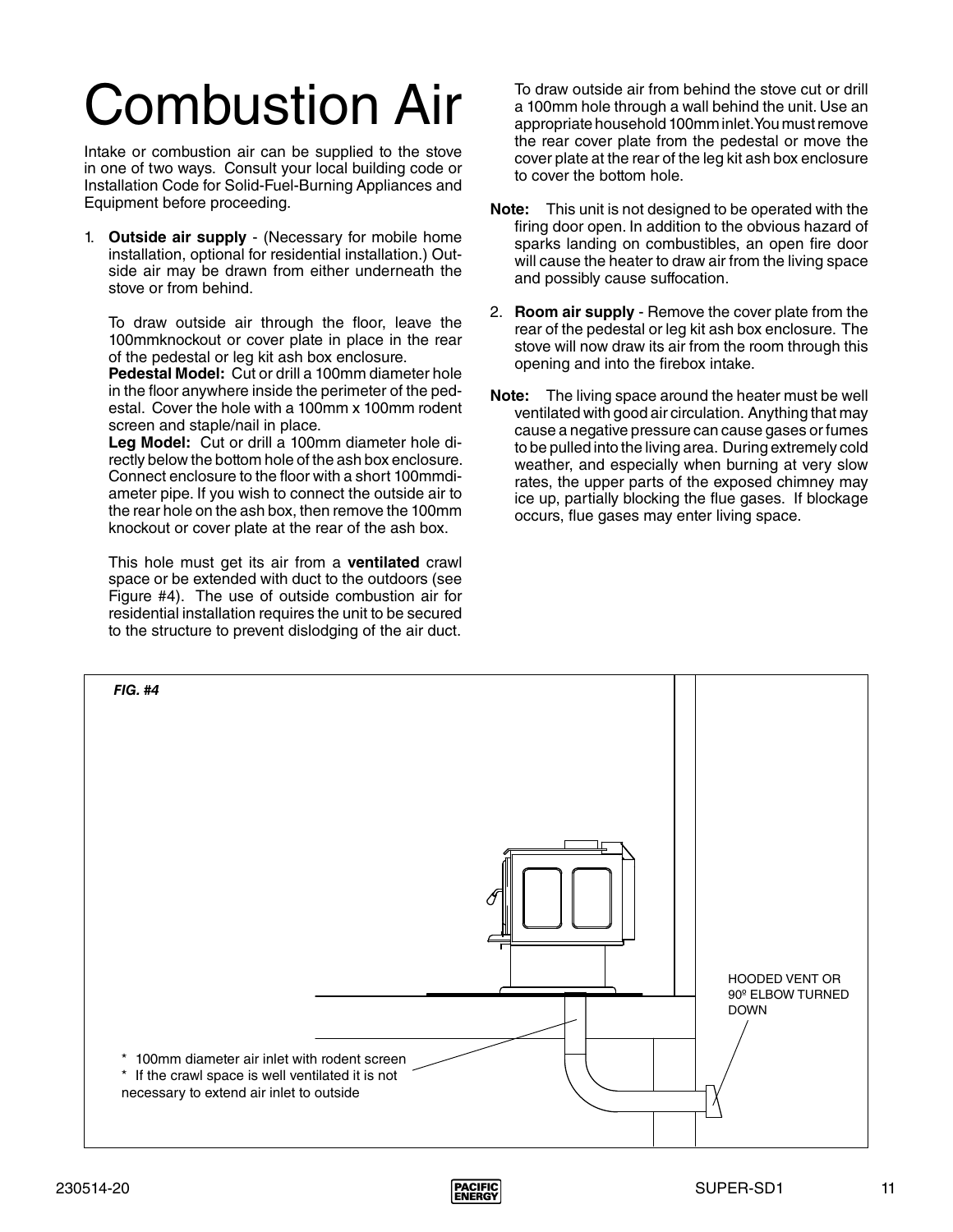# Operation

**CAUTION:** Never use gasoline, gasoline type lantern fuel, kerosene, charcoal lighter fluid or similar liquids to start or "freshen up" a fire in this heater. Keep all such liquids well away from the heater while it is in use.

**CAUTION: Hot while in operation. Keep children, clothing and furniture away. Contact may cause skin burns.**

**WARNING: DO NOT USE FLAMMABLE LIQUIDS OR AERO-SOLS TO START OR REKINDLE THE FIRE.**

**WARNING: DO NOT USE FLAMMABLE LIQUIDS OR AERO-SOLS IN THE VICINITY OF THIS APPLIANCE WHEN IT IS OPERATING.**

**WARNING: DO NOT STORE FUEL WITHIN HEATER INSTAL-LATION CLEARANCES.**

**WARNING: DO NOT OPERATE THIS APPLIANCE AS AN OPEN FIRE.**

**WARNING: OPEN AIR CONTROL (AND DAMPER WHEN FITTED) BEFORE OPENING FIRING DOOR.**

### **DO NOT OVERFIRE THIS HEATER:**

**Attempts to achieve heat output rates that exceed heater**  design specifications can result in permanent damage to **the heater and chimney.**

Your PACIFIC ENERGY heater is designed for maximum overall efficiency at a moderate firing rate. Overfiring is hazardous and a waste of fuel. Too slow a burn contributes to creosote buildup and lowers combustion efficiency.

NOTE: Left and Right as referred to in this manual are considered your left and right when facing the front of the woodstove.

### **Wood Selection**

This heater is designed to burn natural wood only. Higher efficiency and lower emissions generally result when burning air-dried seasoned hardwoods, as compared to softwoods or to green or freshly cut hardwoods. Wood should be properly air dried (seasoned) for six months or more. Wet or undried wood will cause the fire to smoulder and produce large amounts of creosote. Wet wood also produces very little heat and tends to go out often.

### **DO NOT BURN :**

| -Salt water wood *                                     | -Treated wood  |
|--------------------------------------------------------|----------------|
| -Wet or green wood                                     | -Coal/charcoal |
| -Garbage/Plastic *                                     | -Solvents      |
| * These materials contain chlorides which will rapidly |                |

**destroy metal surfaces and void warranty.**

Do not burn anything but wood. Other fuels, eg. charcoal, can produce large amounts of carbon monoxide, a tasteless, odourless gas that can kill. Under no circumstances should you attempt to barbecue in this heater.

### **How to Test Your Wood**

Add a large piece of wood to the stove when it has a good large bed of coals. It is dry if it is burning on more than one side within one minute. It is damp if it turns black and lights within three minutes. If it sizzles, hisses and blackens without igniting in five minutes it is soaked and should not be burnt.

### **Lighting for the First Time**

### **Curing of the Paint Finish**

To achieve the best finish, the paint on your stove must be baked on. When burning your stove for the first 2-3 times it is very important that the room be well ventilated. Open all windows and doors. Smoke and fumes caused by the curing process may cause discomfort to some individuals.

### **Lighting a Fire**

### **WARNING: Never use chemicals or any other volatile**  liquid to start a fire.

- 1. Adjust air control to position "H" (Start) position and open door.
- 2. Place crumpled newspaper in the centre of the heater and criss-cross with several pieces of dry kindling. Add a few small pieces of dry wood on top.
- 3. Ignite the paper and close the door.
- 4. After the fire has established itself, open the door and add a few small logs. Close door.
- 5. Begin normal operation after a good coal base exists and wood has charred.

### **Normal Operation**

- 1. Set air control to a desired setting. If smoke pours down across the glass (waterfall effect) this indicates you have shut the control down too soon or you are using too low a setting. The wide range control panel makes finding the desired setting for your application easy. As every home's heating needs vary (ie. insulation, windows, climate, etc.) the proper setting can only be found by trial and error and should be noted for future burns.
- 2. To refuel, adjust air control to "H" (Start) position, and give the fire time to brighten. Open the door slowly, this will prevent backpuffing.
- 3. Use wood of different shape, diameter and length (up to 457mm). Load your wood and try to place the logs so that the air can flow between them. Always use dry wood.
- 4. Do not load fuel to a height or in such a manner that would be hazardous when opening the door.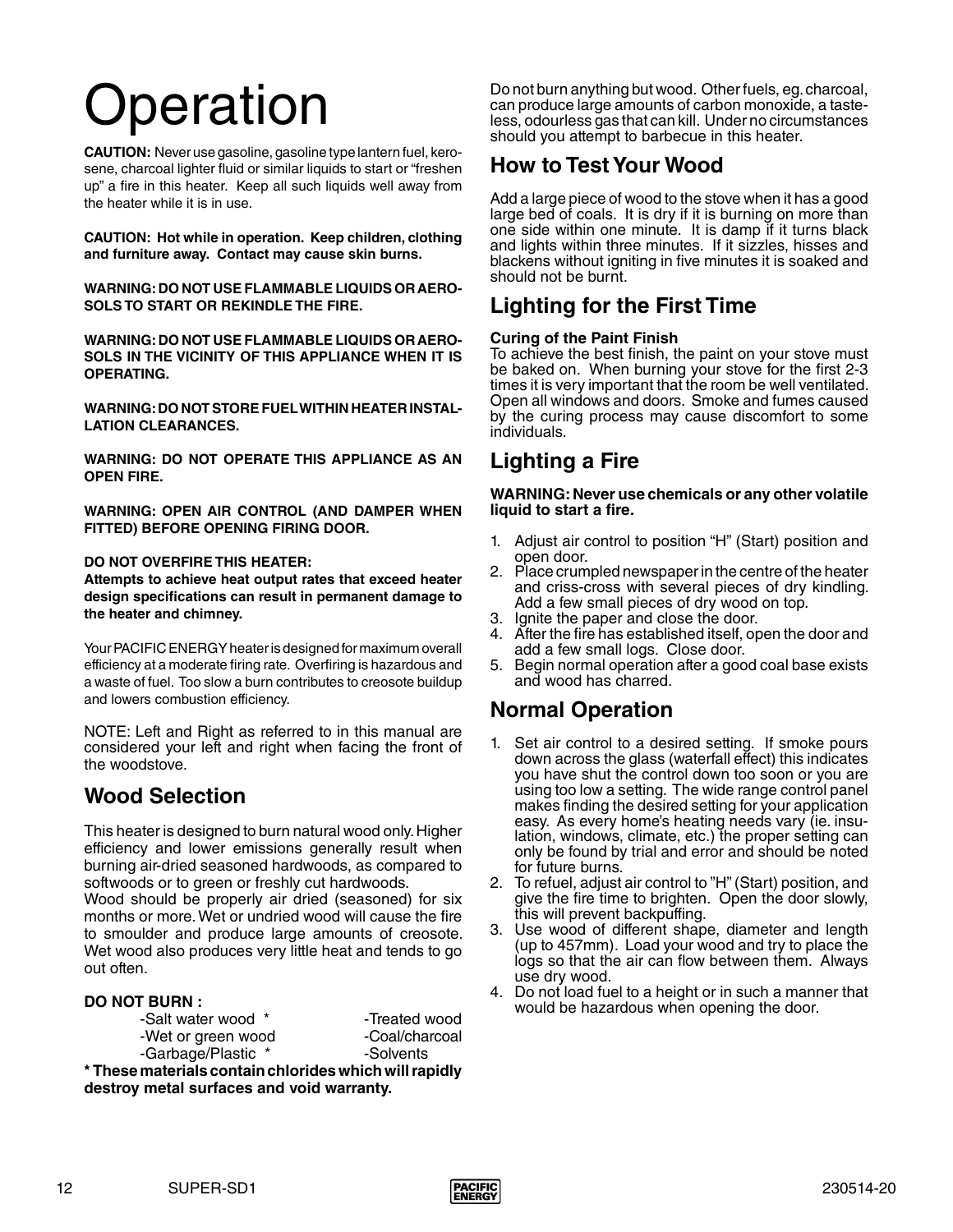**WARNING: Always keep loading door closed when burning. This heater is not designed for open door burning.**

WARNING: No alteration or modification of the com**bustion air control assembly is permitted. Any tampering will void warranty and could be very hazardous.**

**WARNING: Do not use grates or andirons to elevate**  the fuel. Burn directly on the fire bricks. Replace **broken or missing bricks. Failure to do so may create a hazardous condition.**

### **Restarting After Extended Burns**

- 1. Open door and rake hot embers towards the front of the heater. Add a couple of dry, split logs on top of embers, close door.
- 2. Adjust air control to "H" (high) and in just a few minutes, logs should begin burning.
- 3. After wood has charred, reset air control to desired setting.
- 4. To achieve maximum firing rate, set control to "H" (high). Do not use this setting other than for starting or preheating fresh fuel loads.

**DO NOT OVERFIRE THIS HEATER:** Attempts to achieve heat output rates that exceed heater design specifications can result in permanent damage to the heater and chimney.

### **Proper Draft**

- 1. Draft is the force which moves air from the appliance up through the chimney. The amount of draft in your chimney depends on the length of the chimney, local geography, nearby obstructions and other factors.
- 2. Too much draft may cause excessive temperatures in the appliance. An uncontrollable burn or a glowing red stove part or chimney indicates excessive draft.
- 3. Inadequate draft may cause backpuffing into the room and plugging of the chimney. Smoke leaking into the room through appliance and chimney connector joints indicates inadequate draft.

### **Ash Removal**

Whenever ashes get 76mm to 100mm deep in your firebox, and when fire has burned down and cooled, remove excess ashes. Leave an ash bed approximately 25mm deep on the firebox bottom to help maintain a hot charcoal bed.

**Optional ash cleanout system:** The ash dump handle is located under the ash lip on the left hand side. To operate ash dump, pull handle out 13mm and turn clockwise. This will unlock the ash dump and allow it to open. Hold handle open while pulling ashes into the hole. Avoid large charcoal pieces as these still contain heat value. Release handle and push in to lock. Ensure ash dump door is properly engaged. Fill the cavity with the remaining ash level with the firebox floor. Lift and pull out ashpan and discard ashes into metal container. Replace ashpan and ensure it is seated properly. **Do not burn with ash dump door open. Doing so will create a hazardous condition.**

### **Disposal of Ashes**

Ashes should be placed in a metal container with a tight fitting lid. The closed container of ashes should be placed on a non-combustible floor or on the ground, well away from all combustible materials, pending final disposal. If the ashes are disposed of by burial in soil or otherwise locally dispersed, they should be retained in closed container until all cinders have thoroughly cooled. Other waste should not be placed in this container.

# Baffle Removal

Chimney connector pipe should be disconnected from stove to clean and inspect chimney. Only if this is not possible should you remove the baffle. **DO NOT OPERATE WITH BAFFLE OR INSULATION REMOVED.**

Remove retaining pin at the back top of the firebox, just under the baffle. Remove rail extensions in front of the baffle. Lift baffle up and pull forward to disconnect from the supply tube. Tilt baffle sideways to drop down and remove from firebox. Inspect gasket between baffle and supply tube. If necessary, replace with gasket Part# SSER.1395 available from your Pacific Energy dealer. Re-install baffle assembly and insulation by reversing order. Ensure that the insulation is not obstructing the flue outlet or the area above the baffle.

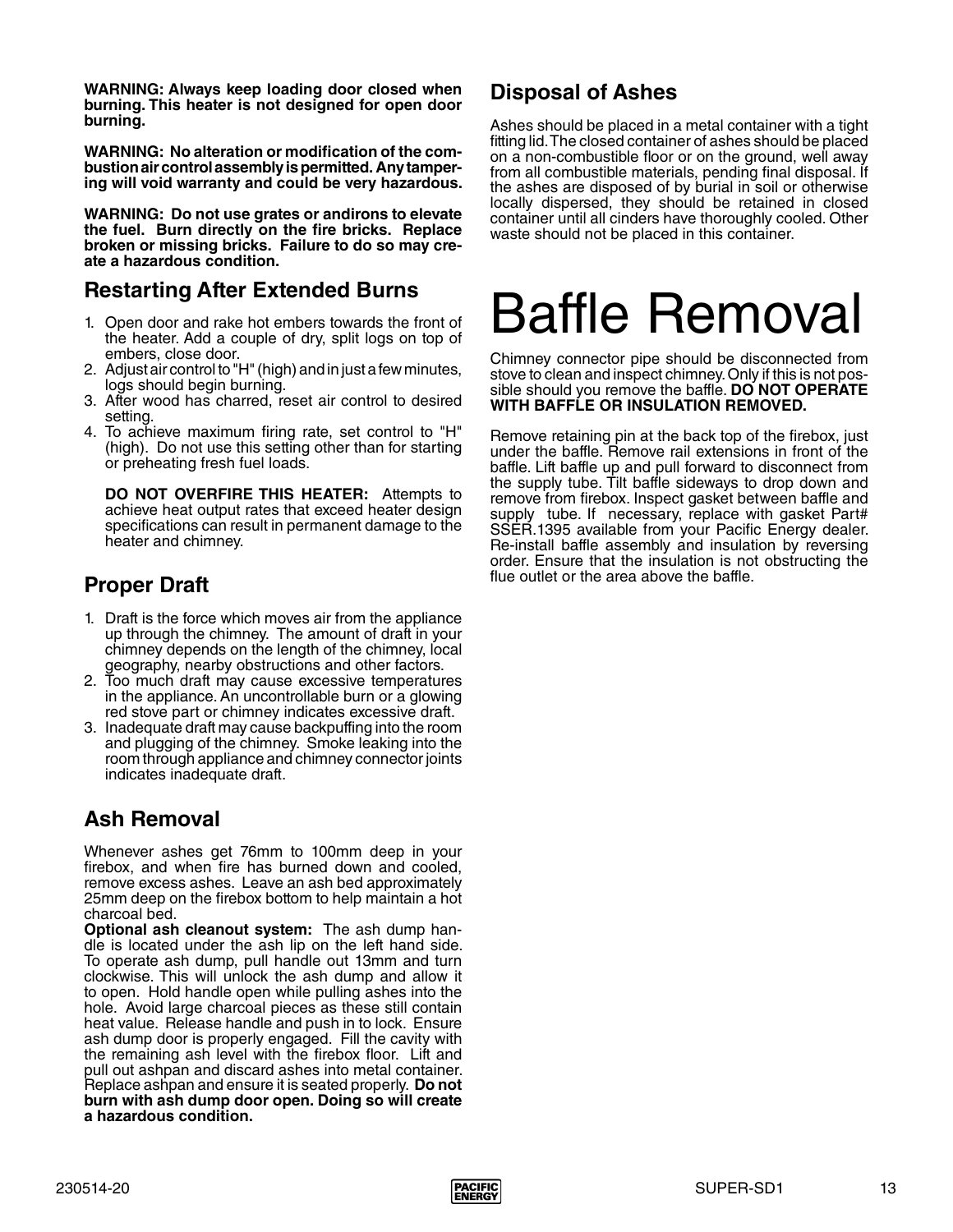# Appendix A

## **Troubleshooting**

| <b>Problem</b>                                 | <b>Cause</b>                                                              | <b>Cure</b>                                                                                                                          |
|------------------------------------------------|---------------------------------------------------------------------------|--------------------------------------------------------------------------------------------------------------------------------------|
| Glass is Dirty                                 | 1. Wood is wet                                                            | - Use dry wood                                                                                                                       |
|                                                | 2. Turning down air control<br>or damper too soon                         | - Do not turn down until<br>a) there is a good bed of coals<br>b) the wood is charred                                                |
|                                                | 3. Draft too low                                                          | - Improper chimney height and / or diameter<br>- Chimney plugged or restricted, check flue<br>- Provide outside air for combustion   |
|                                                | 4. Door gasket leakage                                                    | - Replace gasket<br>- Check latch                                                                                                    |
| Excessive Creosote Buildup - See 1,2,3, above. |                                                                           |                                                                                                                                      |
| Low Heat Output<br>clean                       | 1. Wood is wet<br>2. Fire too small<br>3. Draft too low                   | - Use dry wood<br>- Build a larger fire<br>- Chimney plugged or restricted, inspect and                                              |
|                                                |                                                                           |                                                                                                                                      |
| Won't Burn Overnight                           | 1. Air control is set too high<br>2. Not enough wood<br>3. Draft too high | - Set control lower<br>- Unsplit wood is preferred for overnight burns<br>- Excessive chimney height and/or diameter,<br>see page 11 |
| Stove Won't Burn                               | 1. Combustion air supply blocked                                          | - Check outside air supply for obstruction<br>- Check that room air cover is removed                                                 |
| clean                                          | 2. Draft too low                                                          | - Chimney plugged or restricted, inspect and                                                                                         |

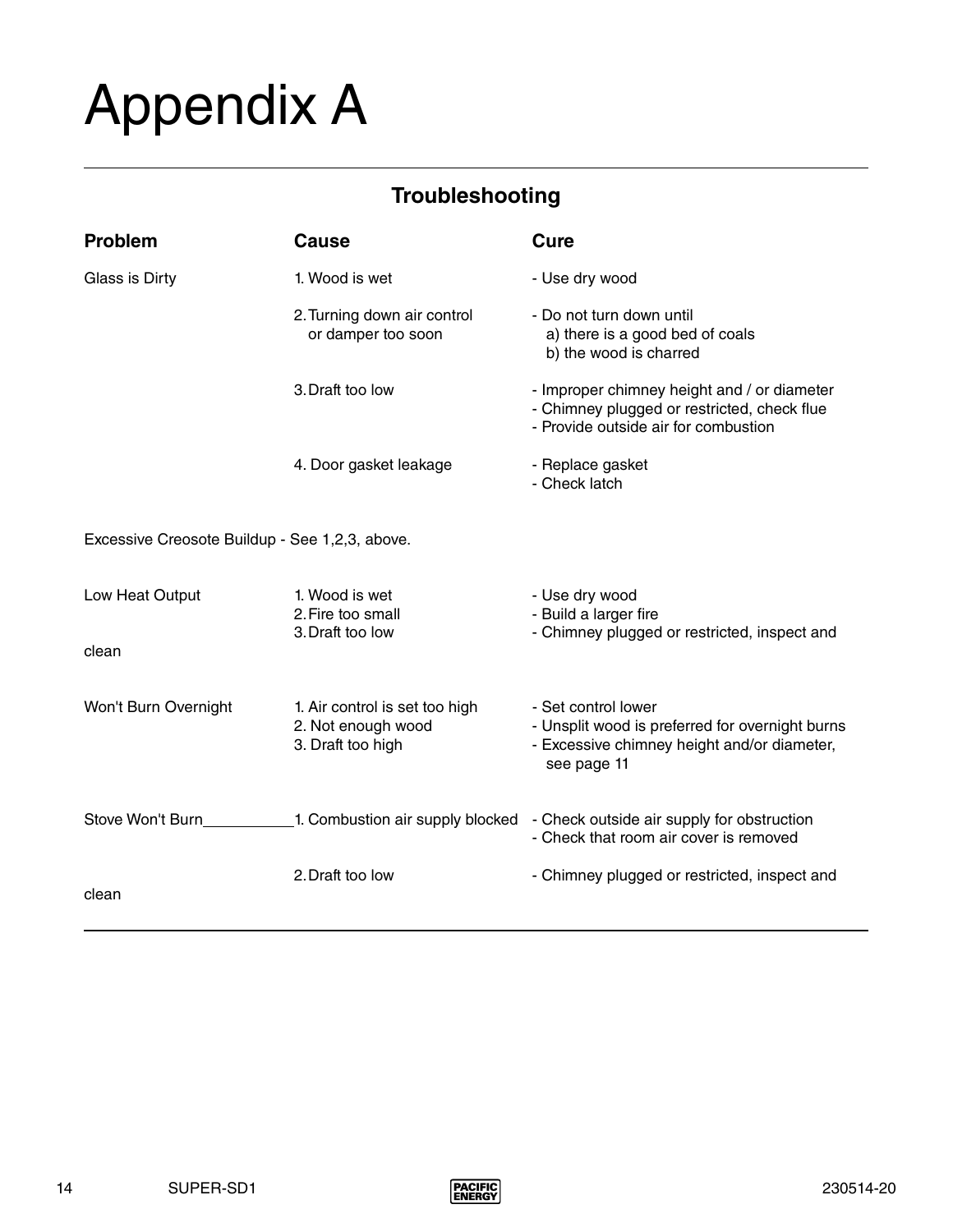### **Replacement Parts - Super 27**

(WHEN ORDERING, INCLUDE PART NUMBER WITH DESCRIPTION)

| <b>ITEM DESCRIPTION</b>                      | PART NO. |
|----------------------------------------------|----------|
| 1Side Shield, Left or Right SUPD.4302        |          |
|                                              |          |
|                                              |          |
| 4Ash Lip (c/w Trim & Hardware)ALIP.5037473MB |          |
| 5Glass Clamps (4 pc.) SSER.1425              |          |
| 6Glass Bar Set (2 pc.) WODC.41405            |          |
| 7Replacement Glass (c/w Tape) DR31.WGLKIT    |          |
| 8Door Gasket Kit DR31.WDGKIT                 |          |
| 9Door Casting, Arched Black CAST.31ST        |          |
| Door Casting, Radiant Black CAST.31RSST      |          |
| Door Casting, Arched GoldCAST.31GD           |          |
| Door Casting, Radiant Gold CAST.31RSGD       |          |
| Door Casting, Arched NickelCAST.31NI         |          |
| Door Casting, Radiant Nickel CAST.31RSNI     |          |
| 10Door Handle Assembly WODC.4147C            |          |
|                                              |          |
|                                              |          |
| 13a Brick Rail, Left/Right SSER.RAILSET      |          |
| 14 Replacement Baffle Kit SSER.DBAKIT        |          |
|                                              |          |
|                                              |          |
| 17Flame Shield (c/w Bolt and Nut)SSER.4115   |          |
| 18 Pedestal Front Cover SSER.2075            |          |
| 19Pedestal AssemblySUPD.PED                  |          |

| ITEM DESCRIPTION                             | <b>PART NO. ITEM DESCRIPTION</b>        | <b>Example 12 PART NO.</b> |
|----------------------------------------------|-----------------------------------------|----------------------------|
| 1Side Shield, Left or Right SUPD.4302        | 20Ash System (Leg Model)  SUPD.LGADA    |                            |
|                                              |                                         |                            |
|                                              | Leg, Gold PlatedCAST.LEGGLD             |                            |
| 4Ash Lip (c/w Trim & Hardware)ALIP.5037473MB | Leg, Nickel Plated  CAST.LEGNI          |                            |
| 5Glass Clamps  (4 pc.) SSER.1425             | 24Ash Dump Assembly  WODC.2261          |                            |
| 6Glass Bar Set (2 pc.)WODC.41405             | 25 Ash Box (Pedestal Model) WODC.4316   |                            |
| 7Replacement Glass  (c/w Tape) DR31.WGLKIT   | 26 Air Shutter Assembly  WODC.4531      |                            |
|                                              | 27Baffle Air Control Assembly  SSER.214 |                            |

19 ..........Pedestal Assembly ..............................SUPD.PED All parts may be ordered from your nearest Pacifi c Energy dealer. Contact Pacifi c Energy for the location of the dealer



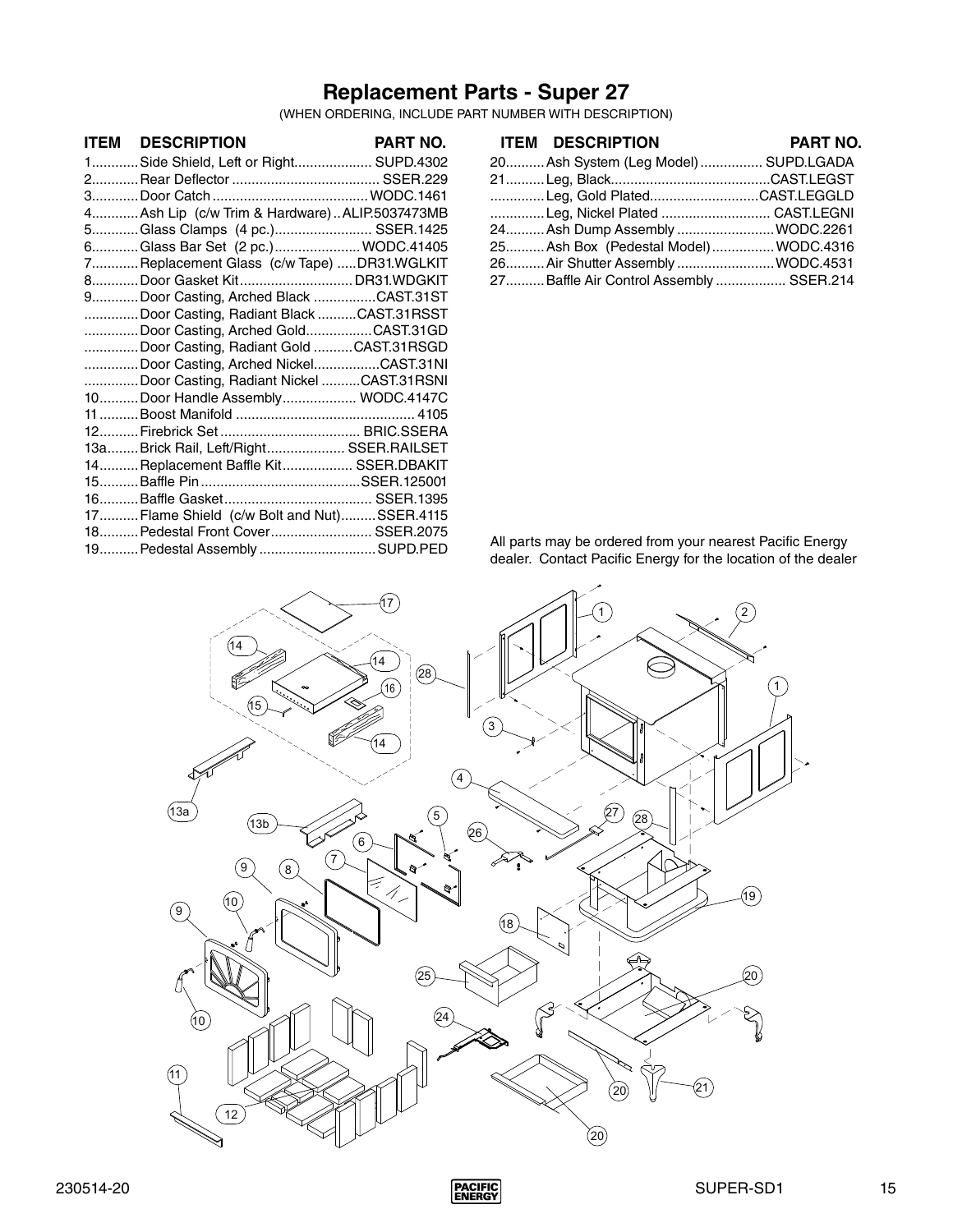### **Replacement Parts - Spectrum and Spectrum Classic**

(WHEN ORDERING, INCLUDE PART NUMBER WITH DESCRIPTION)

| <b>ITEM DESCRIPTION</b>                    | PART NO. |
|--------------------------------------------|----------|
| 1 Side Shield, Left or Right SPED.4403_ _B |          |
|                                            |          |
| 3Top Panel (Porcelain Finish) SPED.401_A   |          |
| 4 Screen Trivet, Classic Gold  CLAD.CTGDA  |          |
| Screen Trivet, Classic Nickel  CLAD.CTNIA  |          |
| Screen Trivet, BlackCLAD.CTBKA             |          |
|                                            |          |
|                                            |          |
| 7Glass Clamps (4 pc.) SSER.1425            |          |
| 8Glass Bar Set (2 pc.) WODC.41405          |          |
| 9 Replacement Glass (c/w Tape) DR31.WGLKIT |          |
| 10Door Gasket Kit DR31.WDGKIT              |          |
| 11 Door Casting, Arched Black CAST.31ST    |          |
| Door Casting, Radiant Black CAST.31RSST    |          |
| Door Casting, Arched GoldCAST.31GD         |          |
| Door Casting, Radiant Gold CAST.31RSGD     |          |
| Door Casting, Arched NickelCAST.31NI       |          |
| Door Casting, Radiant Nickel CAST.31RSNI   |          |
| 12Door Handle Assembly WODC.4147C          |          |
|                                            |          |
|                                            |          |
| 15aBrick Rail, Left/Right SSER.RAILSET     |          |
| 16 Replacement Baffle Kit SSER.DBAKIT      |          |
|                                            |          |
|                                            |          |
| 19Flame Shield (c/w Bolt and Nut)SSER.4115 |          |

### **ITEM DESCRIPTION PART NO.**

| 20Ash Box (Spectrum)WODC.4316                             |  |
|-----------------------------------------------------------|--|
| 21 Pedestal Assembly  SUPD.PED                            |  |
| 22Pedestal Cladding (Hinge Side)  SPEC.402                |  |
| 23Pedestal Cladding (Latch Side) SPEC.403                 |  |
| 24Ash Drawer Enclosure (Classic)SUPD.ASHLEG               |  |
| 25Leg, Gold PlatedCAST.LEGGLD                             |  |
| Leg, Nickel Plated CAST.LEGST                             |  |
|                                                           |  |
| 27Ash Dump Assembly WODC.2261                             |  |
| 28Ash Box Cladding (Por. Finish)SPED.4406_ _              |  |
| 29Air Shutter Assembly WODC.4531                          |  |
|                                                           |  |
| All parts may be ordered from your nearest Pacific Energy |  |

dealer. Contact Pacific Energy for the location of the dealer nearest you.

When ordering porcelain finish parts, please specify the appropriate code as follows:

| Black BK | Black PearlBP  |
|----------|----------------|
| lvery    | Coffee BrownCB |
| BlueBE   | CopperCU       |
| Red RD   | TitaniumTI     |

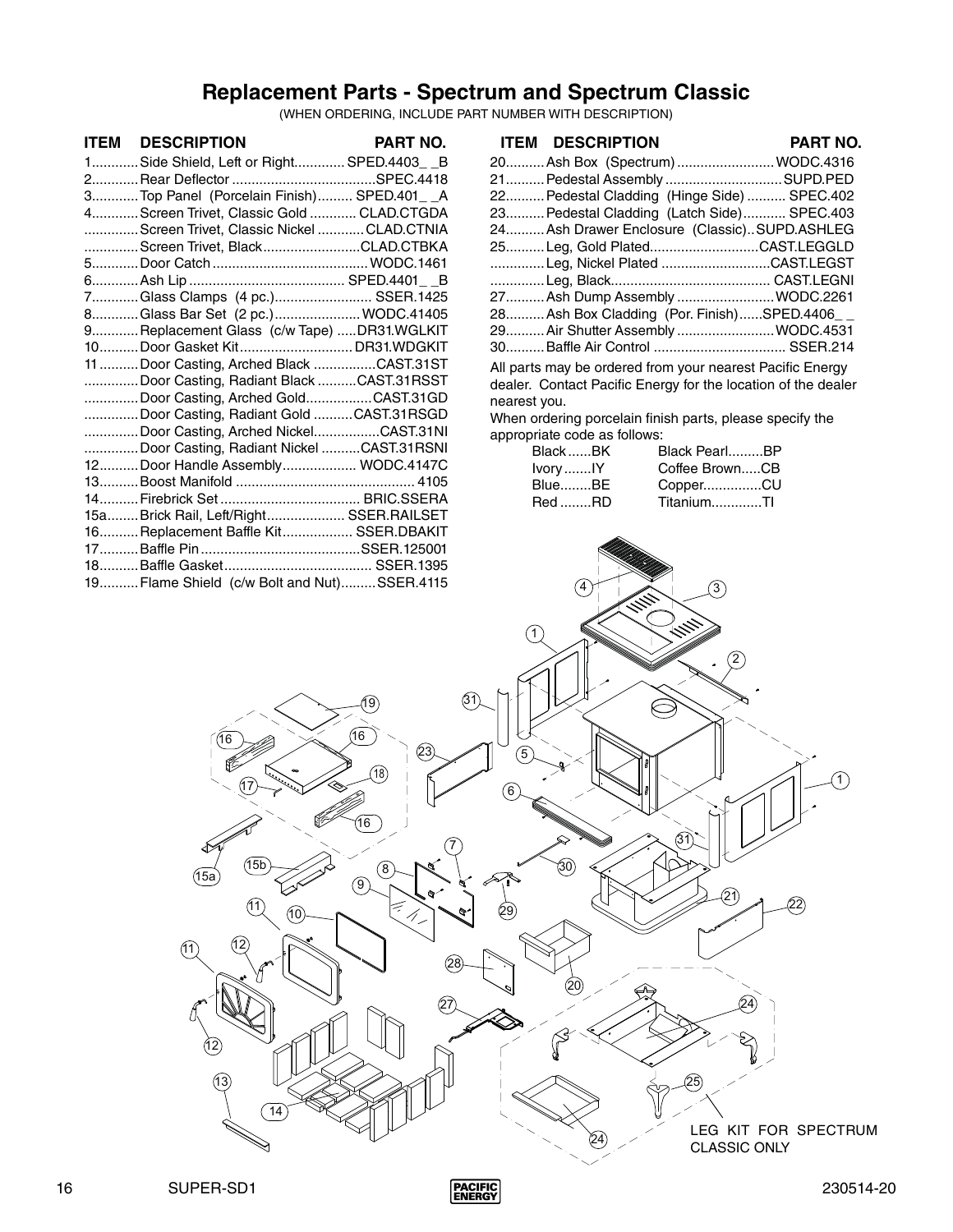### **Understanding & Operating Your Pacific Energy Stove**

The Pacific Energy SUPER SERIES line of woodstoves is a culmination of years of research and development. Designed to be efficient, clean-burning and user-friendly, this heater will give you years of warm service. However, a knowledgeable operator is still the most important factor for maximum performance and part of this is understanding the basic functions of this design.

Traditional wood stoves had a basic combustion system which allowed a considerable amount of heat energy to escape up the chimney as unburned gases and particulates (smoke). Pacific Energy has designed a system that solves the problem by burning the smoke and releasing the additional heat to the room.

This system has two critical design features:

### 1. Above fire secondary air injection:

The hollow "air baffle" injects super-heated secondary air just above the load. With the stove at the proper operating temperature, this will create a secondary flame that will be evident for approximately 1/3 of the total burn time.

### 2. High mass and thermal insulation:

The high mass (weight) acts as a heat storage and the thermal insulation keeps the combustion zone hot. Active flaming takes place during the first part of the burn. During this stage, heat is stored in the mass of the unit and is later released slowly and evenly. As wood chars, active flaming will diminish. This clean charcoal burning stage will last for a considerable length of time and refuelling should be avoided until the charcoal base has become quite small.

### OPERATING TIPS

1. Always use dry, seasoned firewood, up to 457mm long. Load wood endwise, a mixture of large and small pieces, on top of a good ash base (25mm minimum).

2. Operate on a medium to high setting, for up to 1 hour from cold start. After the initial warm up period, refuel and leave the air control on a medium setting for 5 to 10 minutes more and then set the air control to the desired position.

3. If a slow burn is desired, set the air control to low. Active secondary burning should be present above the wood load. If it is not present or goes out shortly after, proper operating temperature has not been reached and the stove needs additional warm up time.



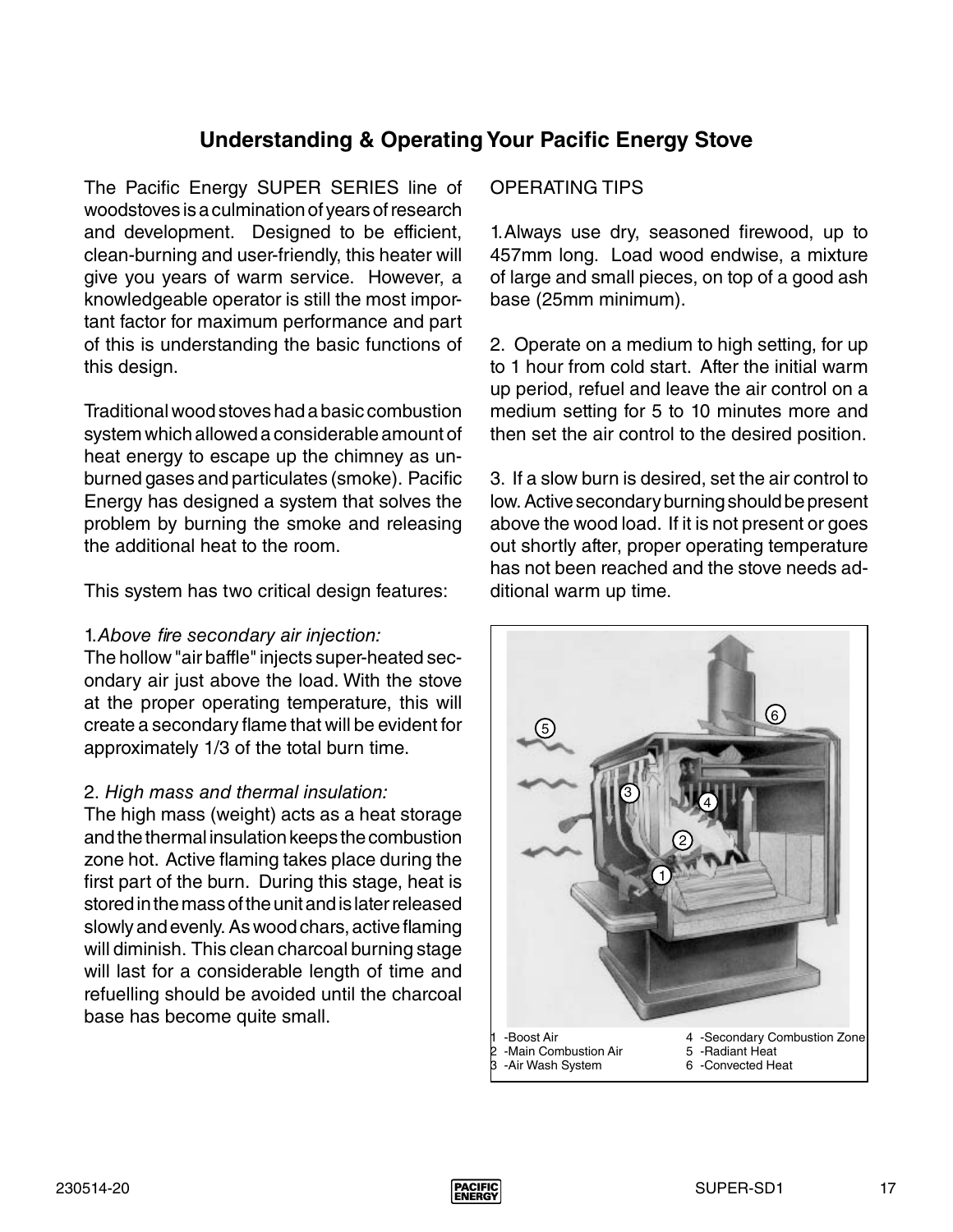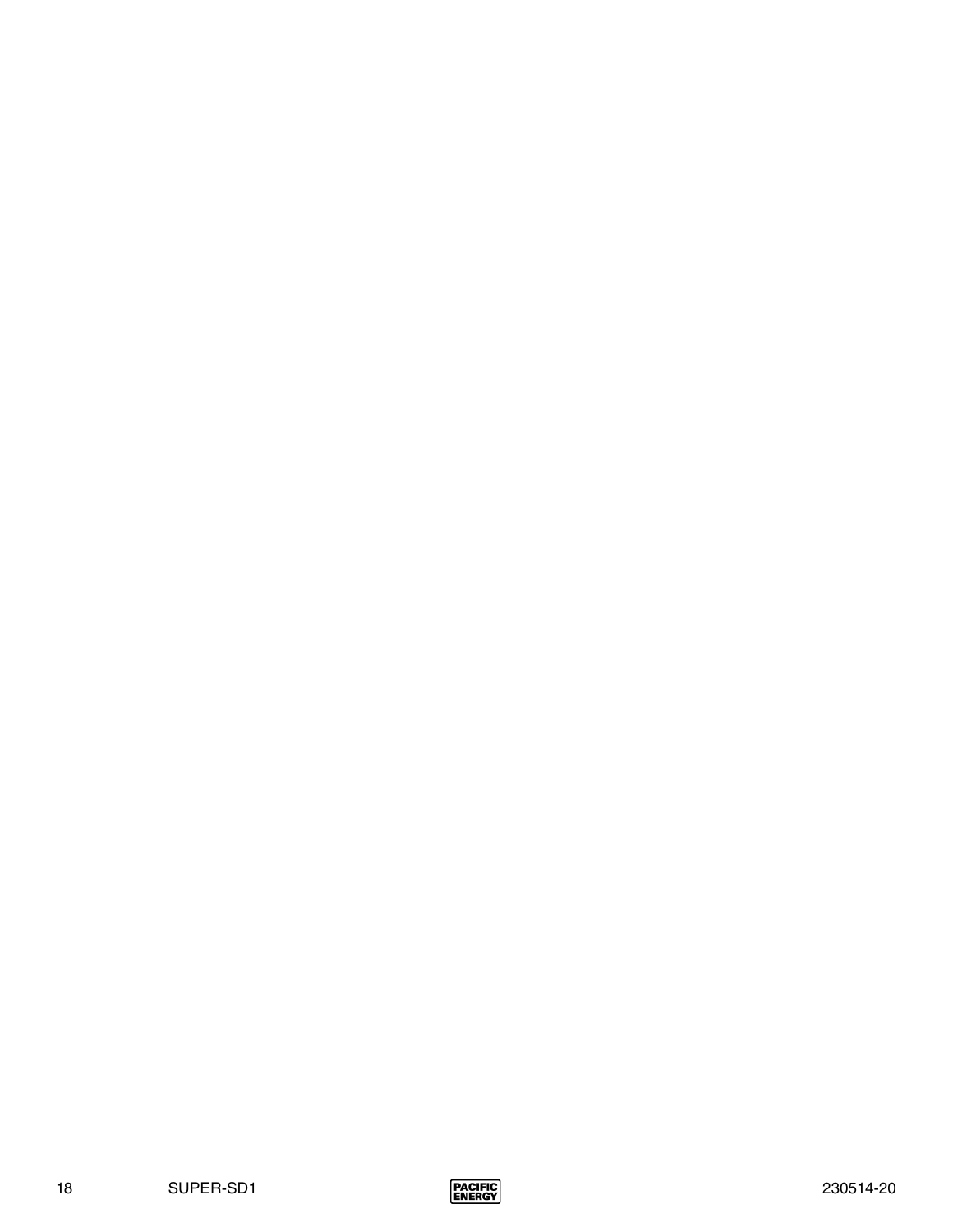